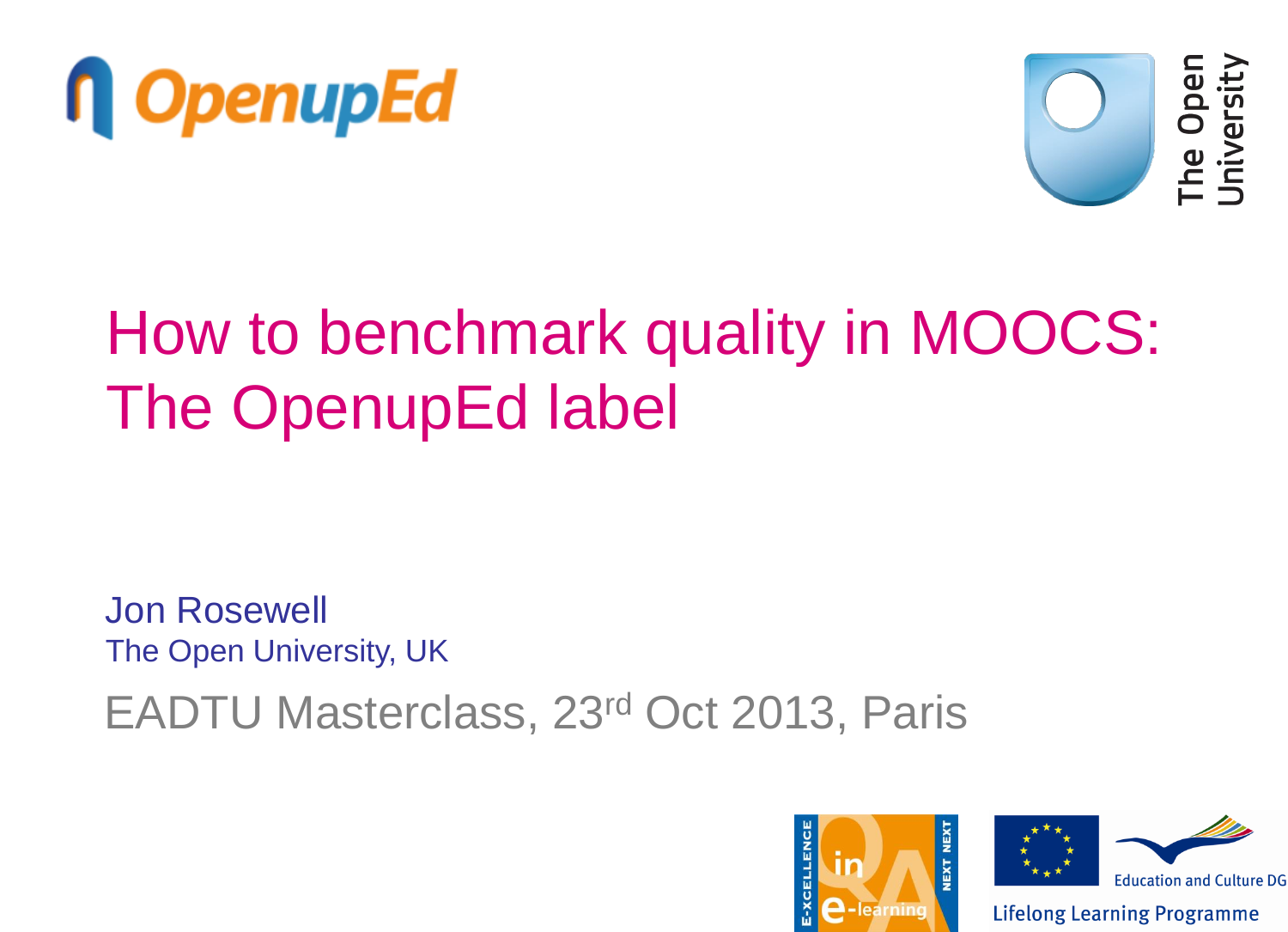



# Why bother with quality?

- One Coursera course:
	- 'The worse course I've taken' (158 posts)
	- 'Thanks Dr. Peng for a great course' (177 posts)
- 'Angry about first optional programming assignment?' – '"Angry" implies entitlement to something better which is, for a free course, probably not the way to go.'
- Coursera: Computing for Data Analysis (Oct 2013)
- Coursera: Social Network Analysis (Oct 2013)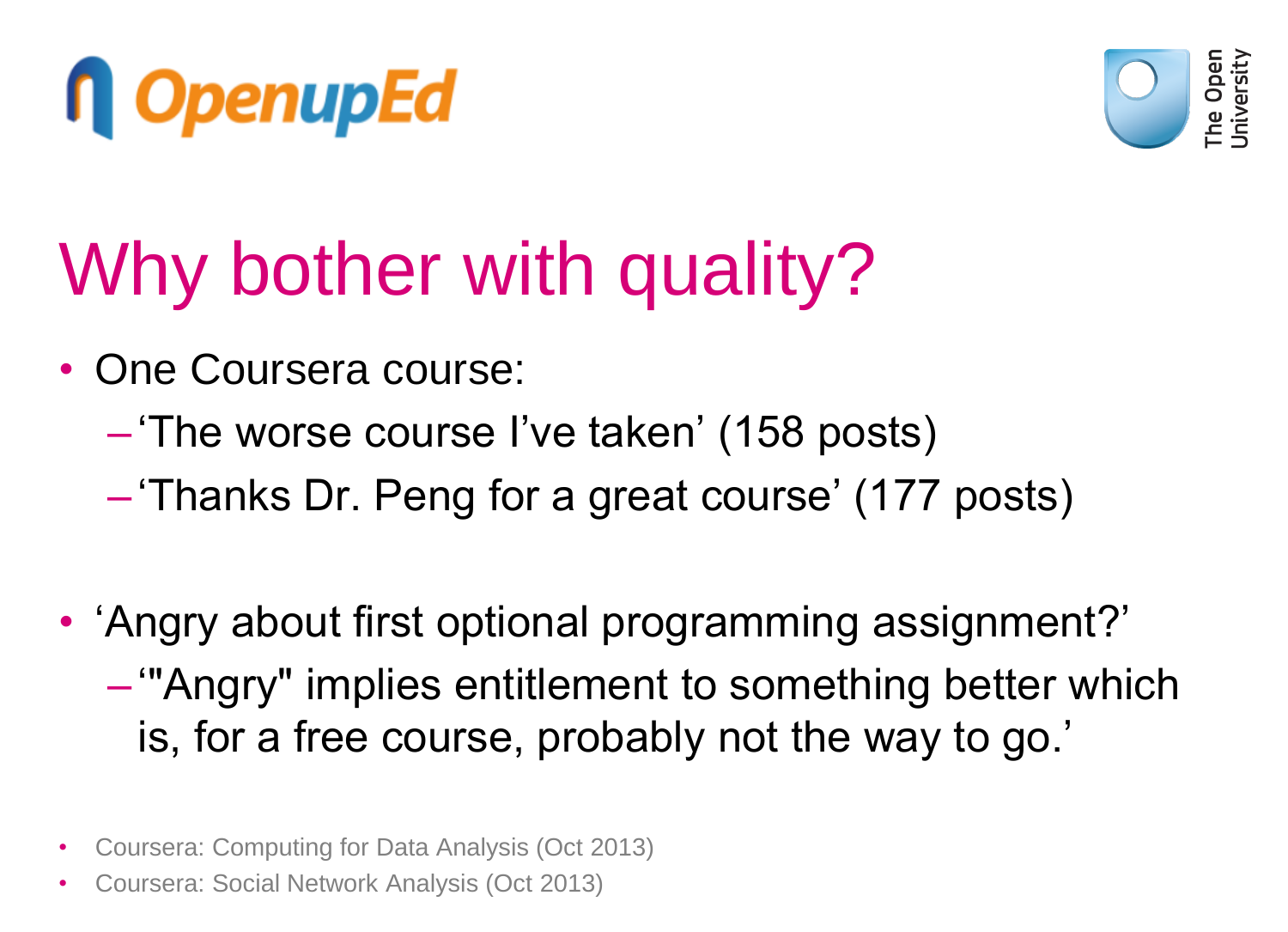



# Why bother with quality?

- Students know what they are committing to
- Employers recognition of content and skills
- Authors personal reputation, 'glow' of success
- Institutions brand reputation
- Funders philanthropic, venture caps, governments
- Quality agencies on behalf of above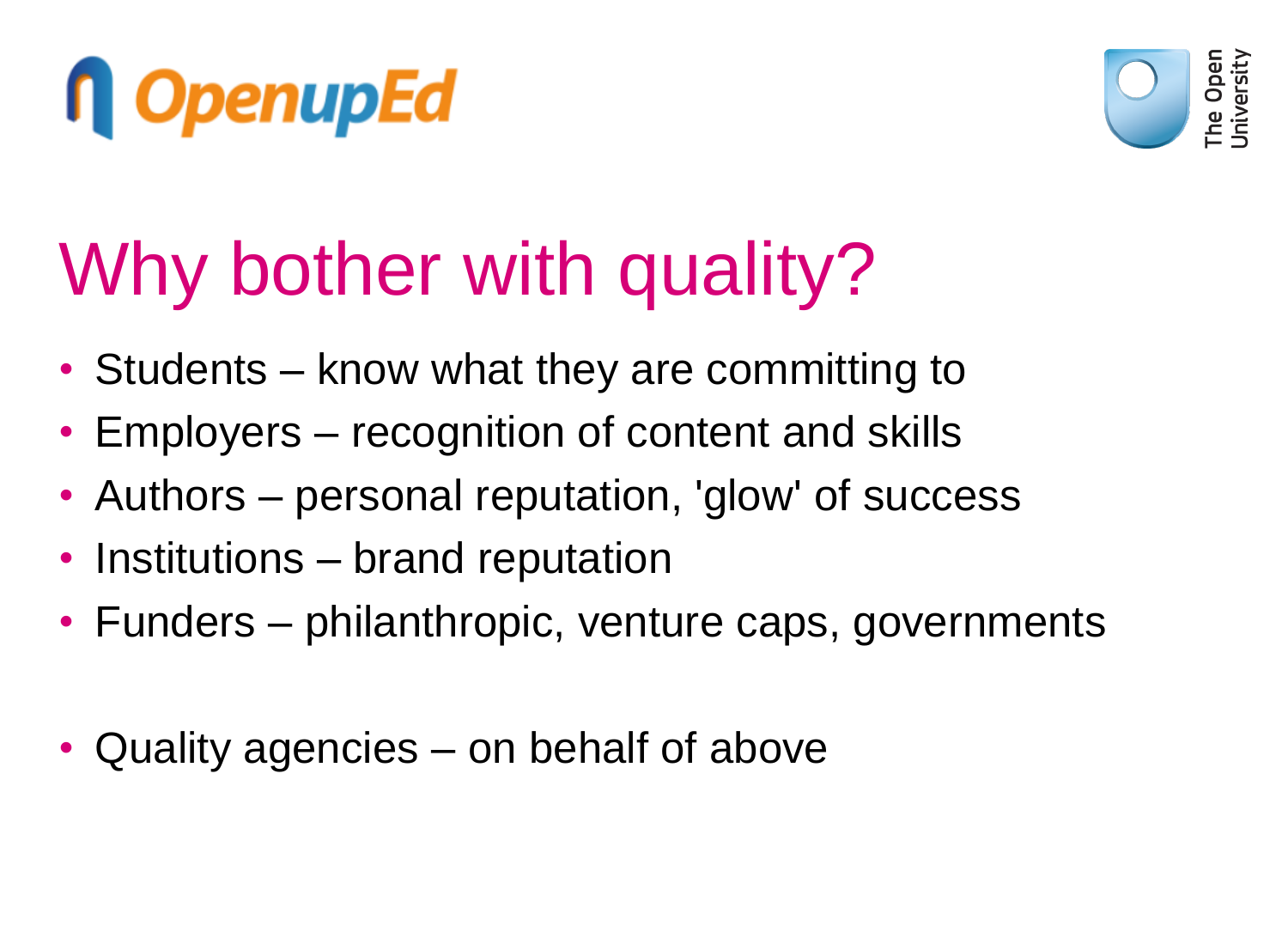"Our job is to safeguard quality and standards in UK universities and colleges, so that students have the best possible learning experience"

"Factors which apply to all learning opportunities regardless of location, mode of delivery, academic subject; MOOCs are no exception to that"

UK Quality Assurance Agency







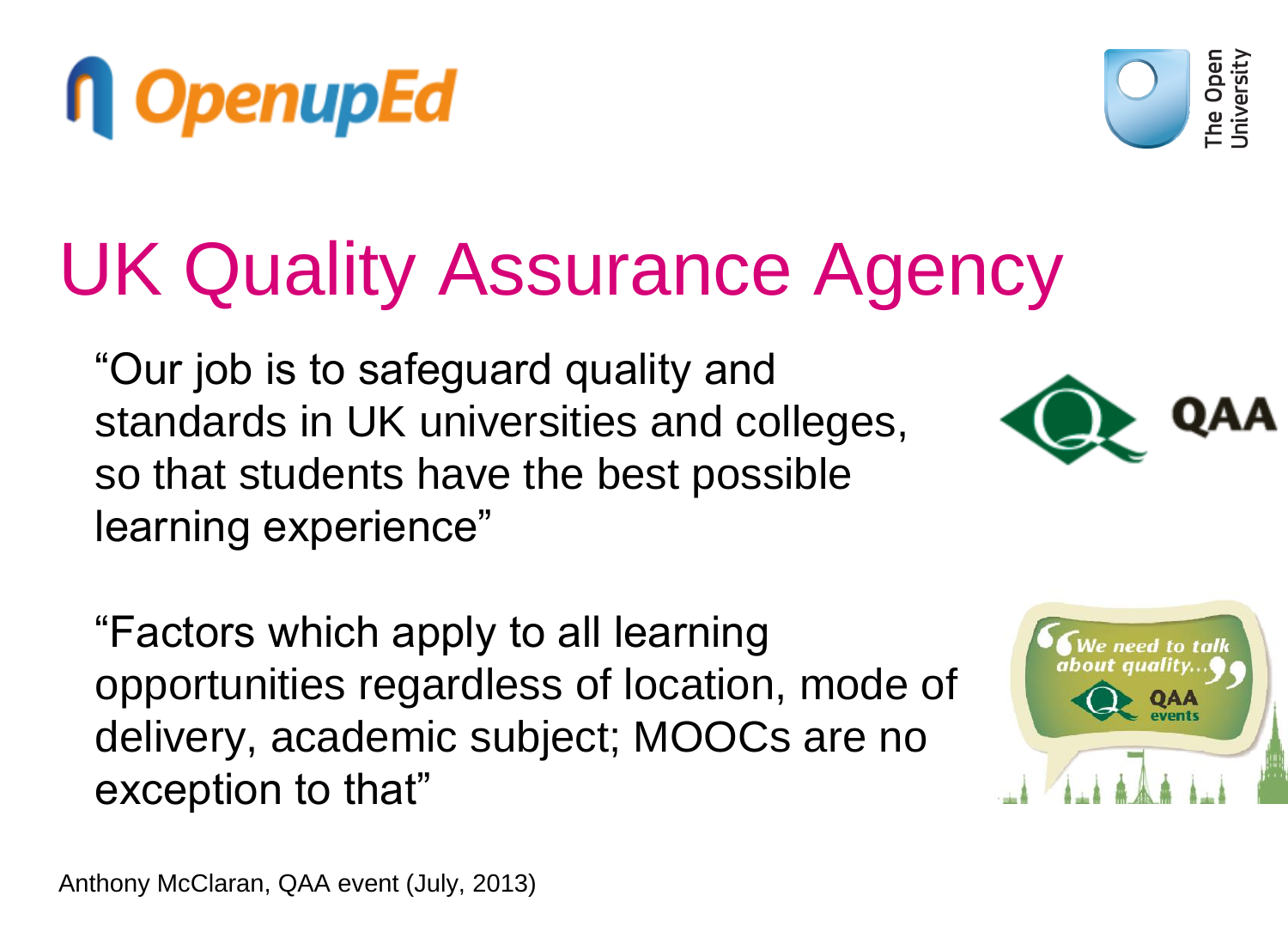



### Quality and learners

"What are MOOCs actually aiming at?

 "Can the quality of MOOCs be assessed in the same way as any defined university course with traditional degree awarding processes?

 "Or do we have to take into account a different type of objective with MOOC learners? Are the learners mostly interested in only small sequences of learning, tailored to their own individual purpose, and then sign off and move to other MOOCs because their own learning objective was fulfilled?"

Ulf-Daniel Ehlers, Ebba Ossiannilsson, Alastair Creelman <http://mooc.efquel.org/>

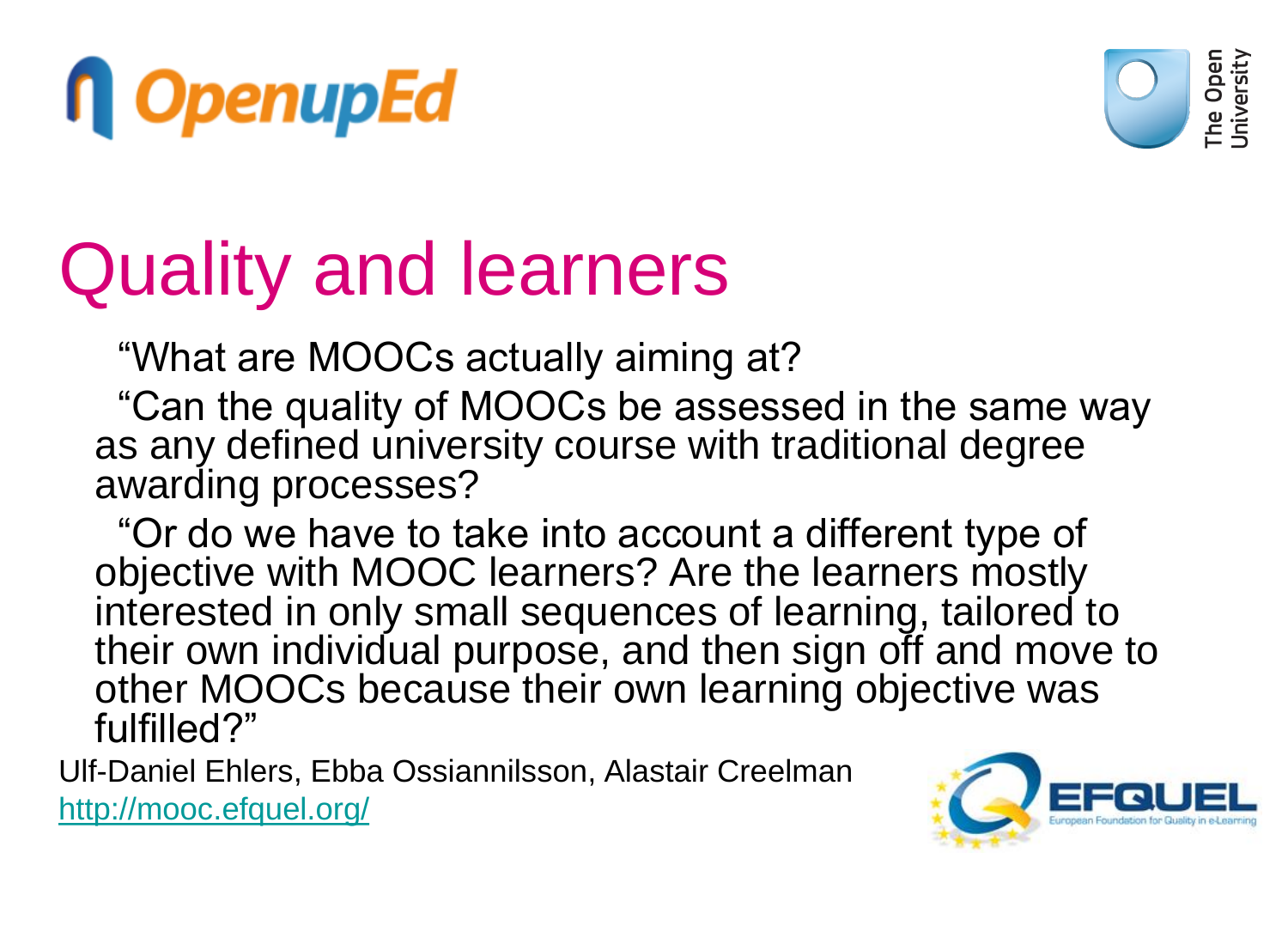



# Why bother with quality?

- Reported completion may be very low (1-10%)
- Does that matter?
	- –With very large starting numbers, there are still many learners completing
	- Maybe learners achieve personal goals even if they don't complete
- Can MOOCs encourage access to HE if >90% have an experience which is a 'failure'?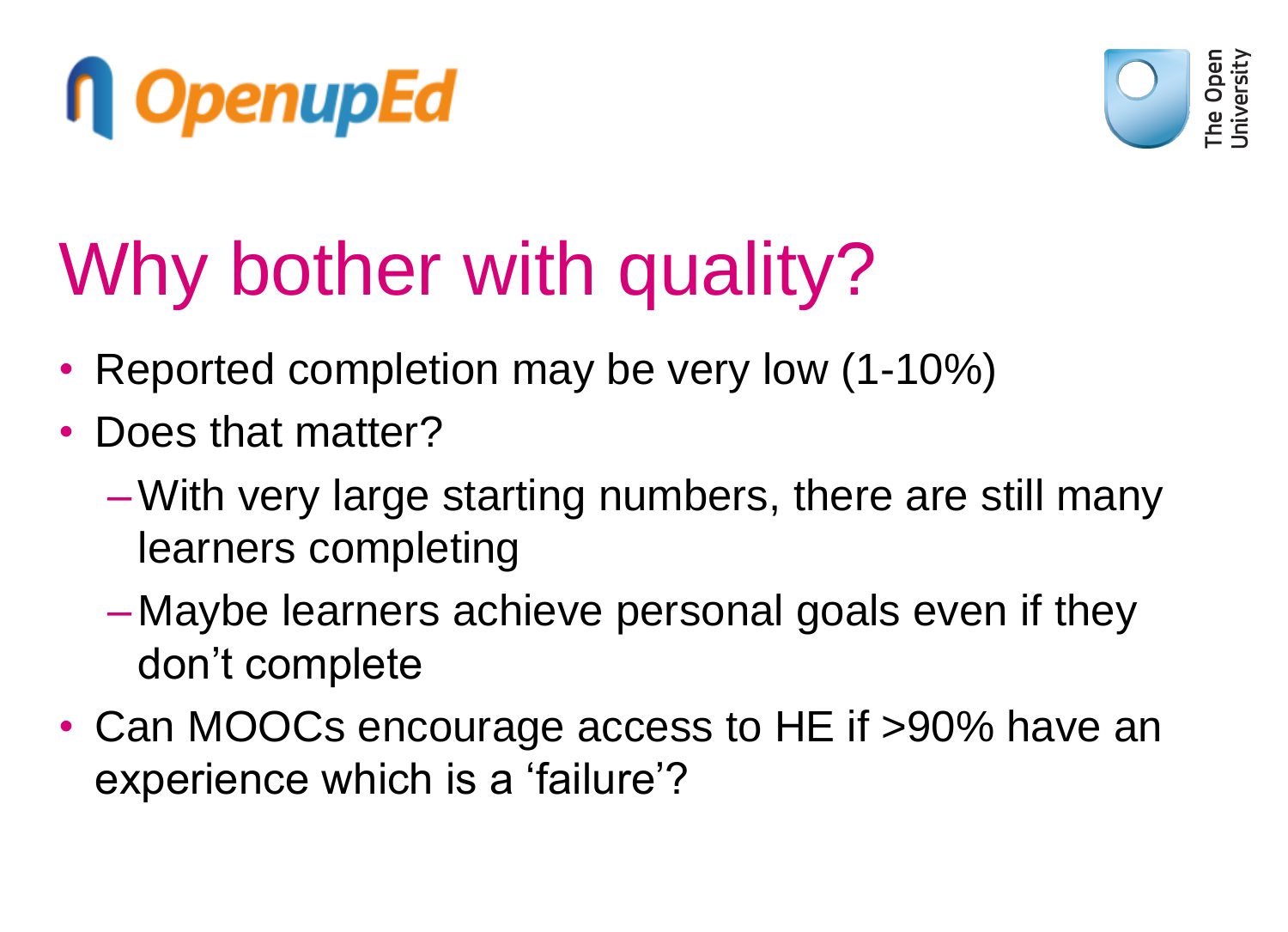



### Quality points

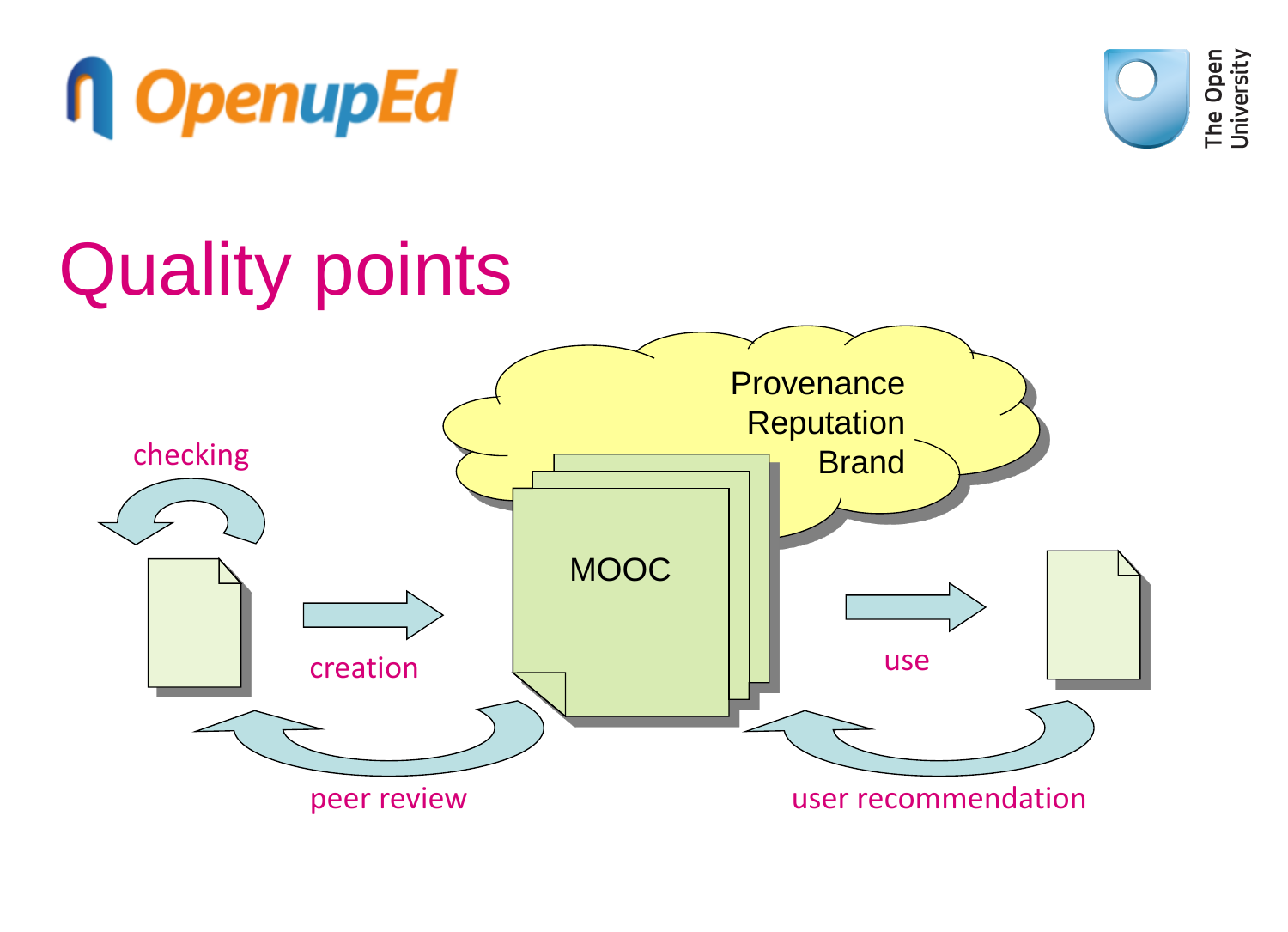



# OpenupEd Label

- Partners will be HEIs
	- meet national QA & accreditation
- Internal QA process for MOOC approval
- OpenupEd MOOC quality label gained initially
	- self-assessment & review
	- institutional and course level (first 2 courses)
- Label to be renewed periodically
	- additional MOOCs reviewed at course level only
- HEI evaluates and monitors its MOOCs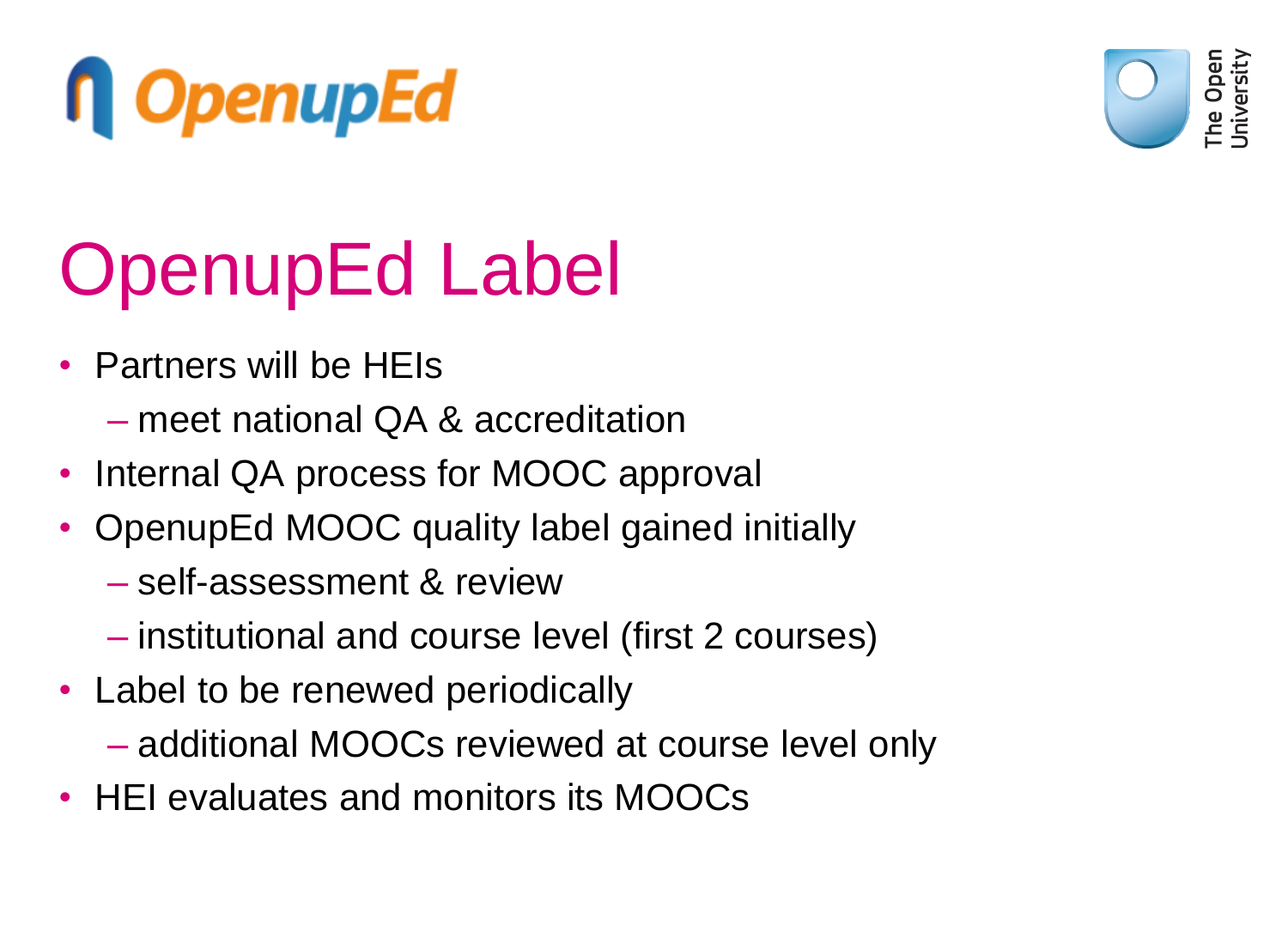



# OpenupEd features

- Openness to learners
- Digital openness
- Learner-centred approach
- Independent learning
- Media-supported interaction
- Recognition options
- Quality focus
- Spectrum of diversity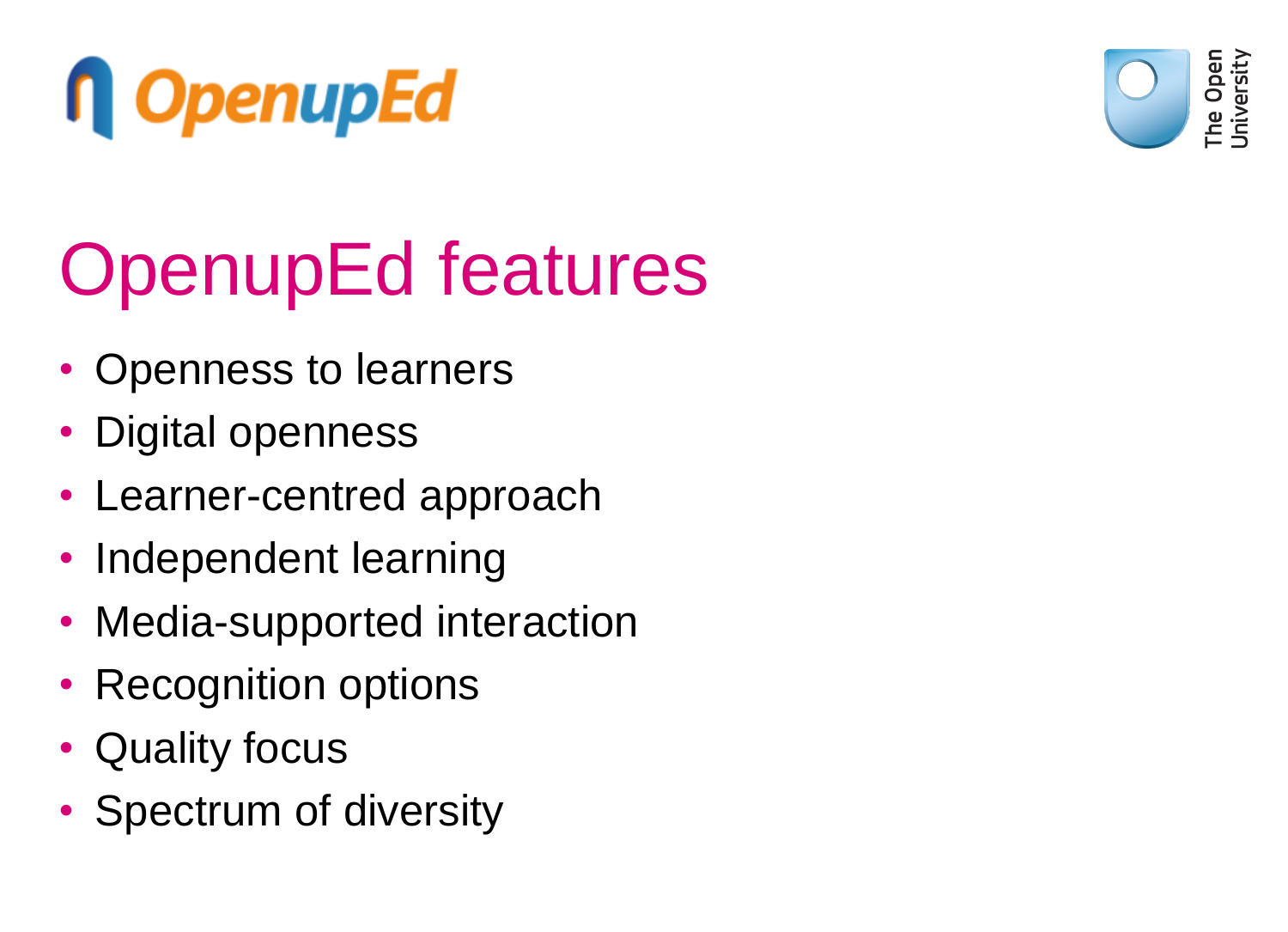



### E-xcellence project 2005–present

Funded by EU Lifelong Learning programme Managed by EADTU

- *E-xcellence* 2005-06
	- Development and trialling of criteria, handbooks and methodology
- *E-xcellence plus* 2008-09
	- Dissemination to institutions and to QA agencies in 9 European countries
- *E-xcellence NEXT* 2011-12
	- Continuing dissemination and updating of criteria and resources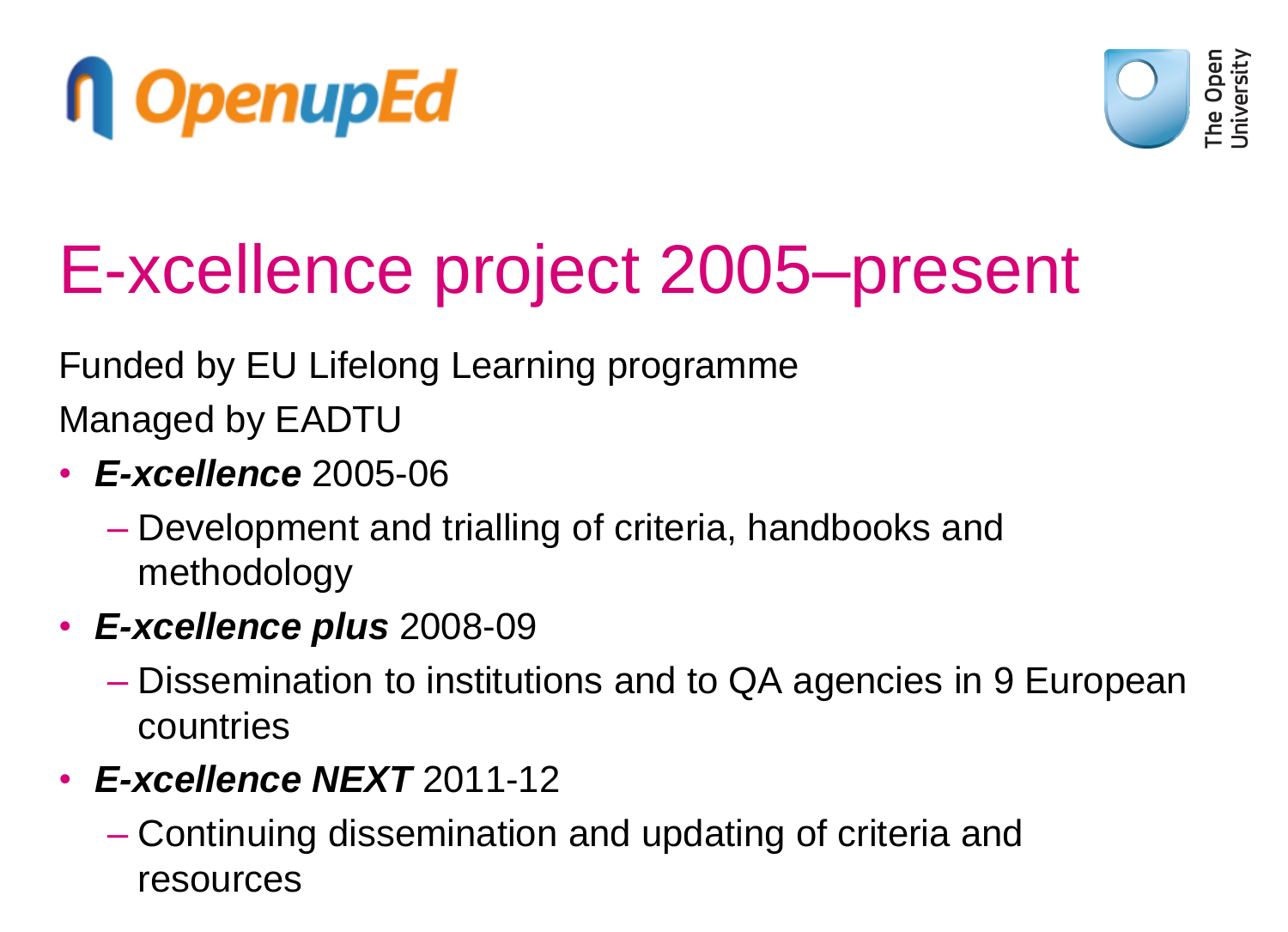

#### **Quality Assessment for E-learning:** a Benchmarking Approach

**Second edition** 

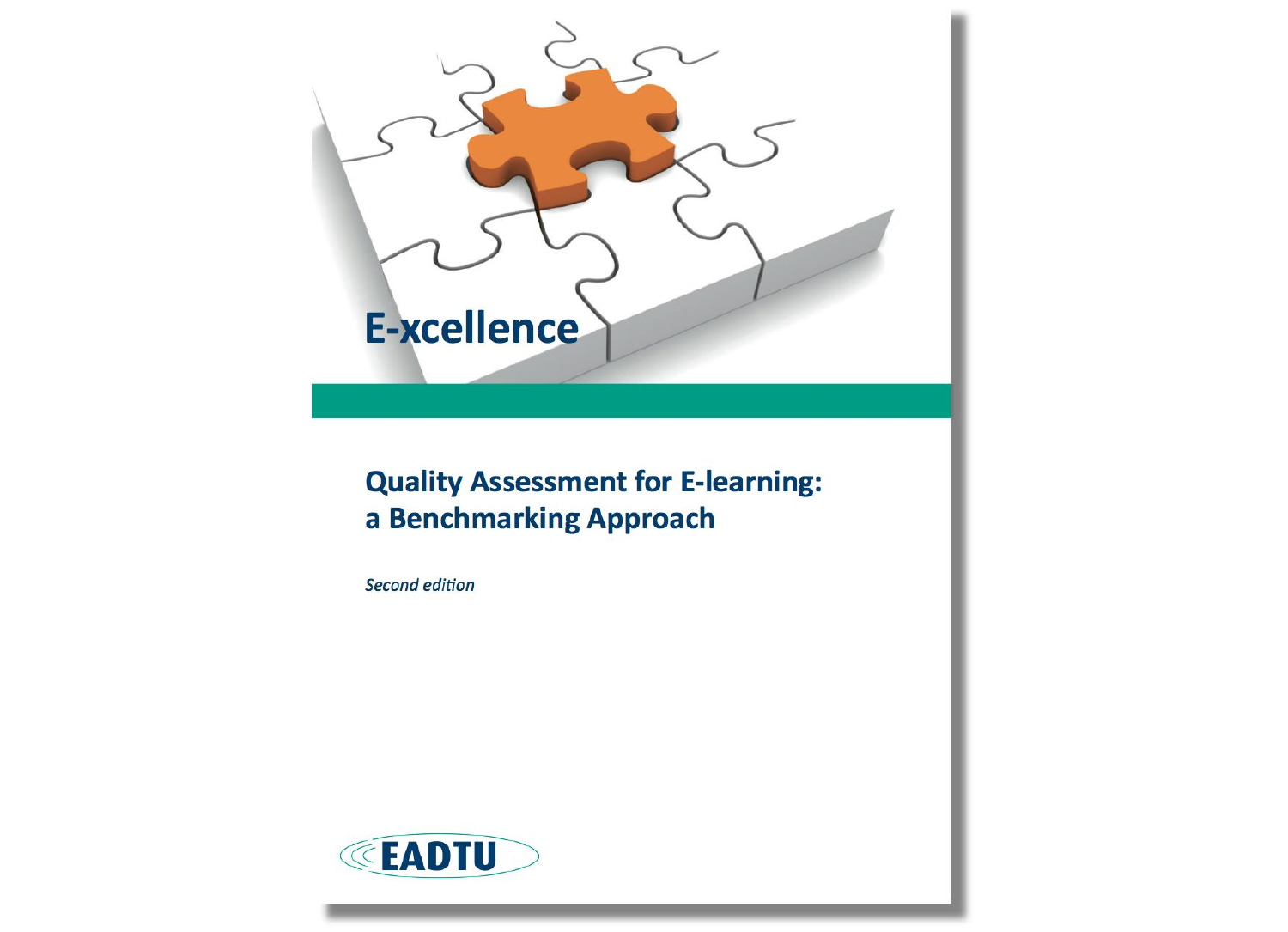#### http://e-xcellencelabel.eadtu.eu

#### **E-XCELLENCE**



#### **QUALITY ASSURANCE IN E-LEARNING**

| Q search<br>Manual | HOME | E-XCELLENCE | <b>TOOLS</b> | COMMUNITY | NEWS & EVENTS | <b>SEARCH</b> |
|--------------------|------|-------------|--------------|-----------|---------------|---------------|
|                    |      |             |              |           |               |               |

**LATEST NEWS** 

- **Benchmarking e-learning in higher** education NEWS
- Official launch of E-xcellence Manual **NFWS**
- **Qualified Courses! NEWS**

2013

- o Preface
- o Chapter1: Strategic Management
- o Chapter 2: Curriculum Design
- o Chapter 3: Course Design

quide and are organised into six sections.

- o Chapter 4: Course Delivery
- o Chapter 5: Staff Support
- o Chapter 6: Student Support

#### Annexes:

o Glossarv



**Quality Assessment for E-learning:** a Benchmarking Approach

**Second edition** 

#### **EADTU**

Read, share and apply the newest version of the E-xcellence Manual with the latest benchmarks in quality e-learning performance. Next to an overall update of the full manual you can find new benchmarks on:

The instrument is based on the E-xcellence manual containing the benchmark

statements, with the criteria and indicators. In the guide you can find the criteria

and indicators. The structure of the instrument is identical to the sections in the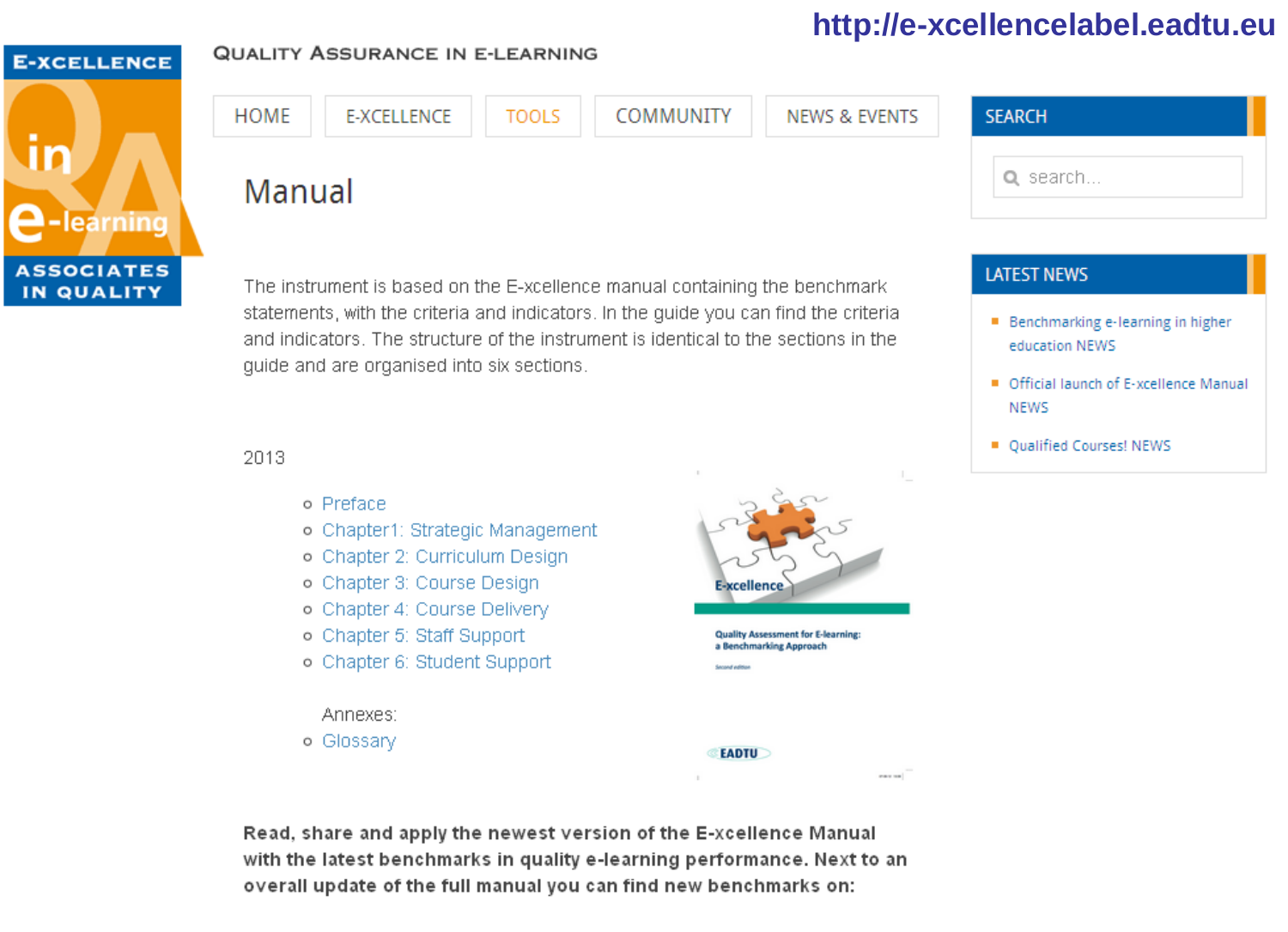### **E-XCELLENCE**  $\mathbf{u}$ learning **ASSOCIATES** IN QUALITY

#### **QUALITY ASSURANCE IN E-LEARNING**



2. Curriculum Design

An important aspect of the quality of e-learning concerns the design of the curriculum. It is assumed that curriculum design is broadly constrained by expectations or requirements on the knowledge, skills and professional outcomes-based curriculum elements; these may be set at national, European and international levels.

Curriculum design should address the needs of the target audience for e-learning programmes that, in the context of growing emphasis on lifelong learning, may differ significantly in prior experience, interest and motivation from the traditional young adult entrant to conventional universities.

6. Curricula using e-learning components offer personalisation and a flexible path for the learner, while ensuring the achievement of learning outcomes.

- $\bigcap$  Excellent in all aspects
- $\bigcirc$  Adequate with some examples of excellent performance
- $\bigcap$  Adequate
- $\bigcap$  Not adequate in some aspects
- $\bigcap$  Not adequate in majority of aspects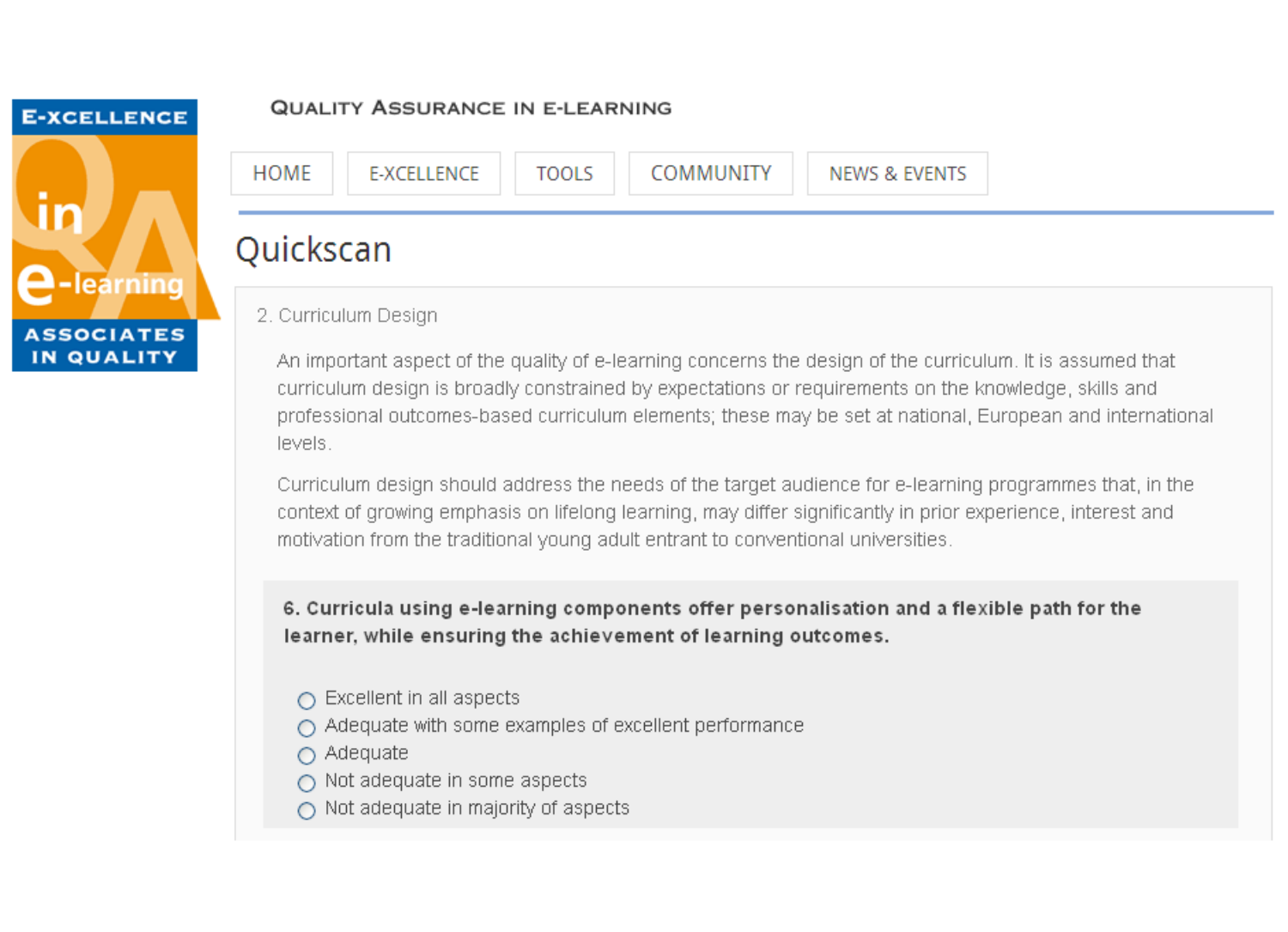



### E-xcellence: modes of use

- Informal self-evaluation
	- Use Quickscan
- Local seminar
	- Local use of Quickscan with justification for rating
	- Meeting: institution, project team, national QA agency
	- Improvement roadmap
- Full assessment
	- –As above but part of formal accreditation
	- –Evidence provided for benchmarks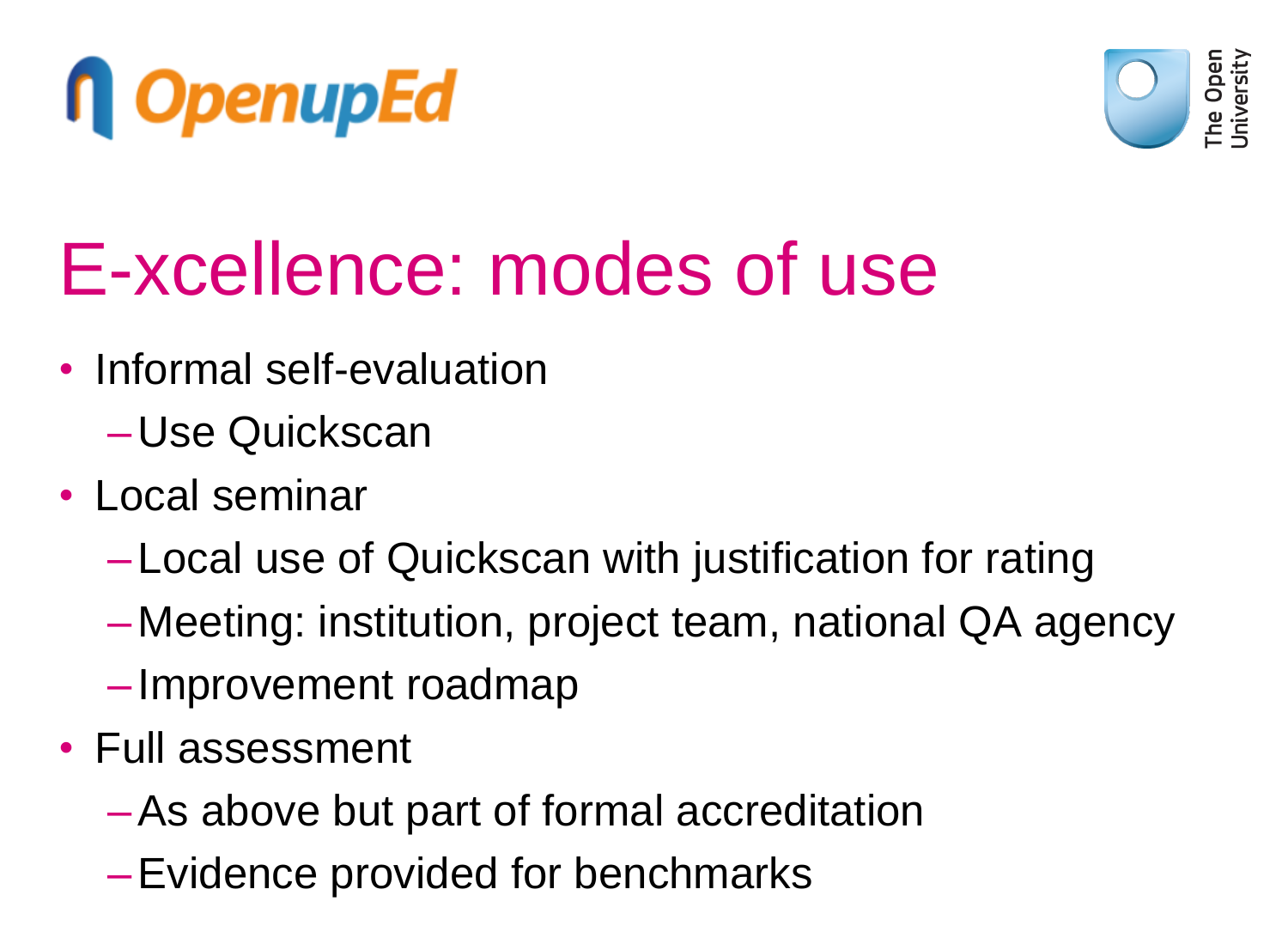



|                       | Benchmark / indicator                                                                                                                                                                                                                         |   | DO. |   |   |   | RO. | ্ক | -SD. | NA. | PA. | LA. | FA. |
|-----------------------|-----------------------------------------------------------------------------------------------------------------------------------------------------------------------------------------------------------------------------------------------|---|-----|---|---|---|-----|----|------|-----|-----|-----|-----|
|                       | <b>Course level</b>                                                                                                                                                                                                                           |   |     |   |   |   |     |    |      |     |     |     |     |
| 10                    | A clear statement of learning outcomes for both knowledge and skills is<br>provided.                                                                                                                                                          |   |     |   | х |   |     |    |      |     |     |     |     |
| $\overline{11}$       | There is reasoned coherence between learning outcomes, course content,<br>teaching and learning strategy (including use of media), and assessment<br>methods.                                                                                 |   |     |   | х |   |     | х  |      |     |     |     |     |
| 13                    | The course content is relevant, accurate, and current.                                                                                                                                                                                        |   |     |   | х |   |     | х  |      |     |     |     |     |
| $\overline{12}$       | Staff who write and deliver the course have the skills and experience to do so<br>successfully.                                                                                                                                               |   |     |   |   |   |     | x  |      |     |     |     |     |
|                       | Course components have an open licence and are correctly attributed. Reuse of<br>material is supported by the appropriate choice of formats and standards.                                                                                    |   | x   |   |   |   |     |    |      |     |     |     |     |
| $\overline{16}$       | Courses conform to institutional guidelines for layout and presentation and are<br>as consistent as possible across a programme.                                                                                                              |   | x   |   |   |   |     |    |      |     |     |     |     |
| 14 <sub>1</sub><br>15 | The course contains sufficient interactivity (student-to-content or student-to-<br>student) to encourage active engagement. The course provides learners with<br>regular feedback through self-assessment activities, tests or peer feedback. |   |     | x | x | x |     |    |      |     |     |     |     |
| -7                    | Learning outcomes are assessed using a balance of formative and summative<br>assessment appropriate to the level of certification.                                                                                                            | x |     |   | x |   |     |    |      |     |     |     |     |
| -17                   | Assessment is explicit, fair, valid and reliable. Measures appropriate to the level<br>of certification are in place to counter impersonation and plagiarism.                                                                                 | х |     |   |   |   | х   |    |      |     |     |     |     |
| $\overline{18}$       | Course materials are reviewed, up-dated and improved using feedback from<br>stakeholders.                                                                                                                                                     |   |     |   |   |   |     | x  |      |     |     |     |     |
|                       |                                                                                                                                                                                                                                               |   |     |   |   |   |     |    |      |     |     |     |     |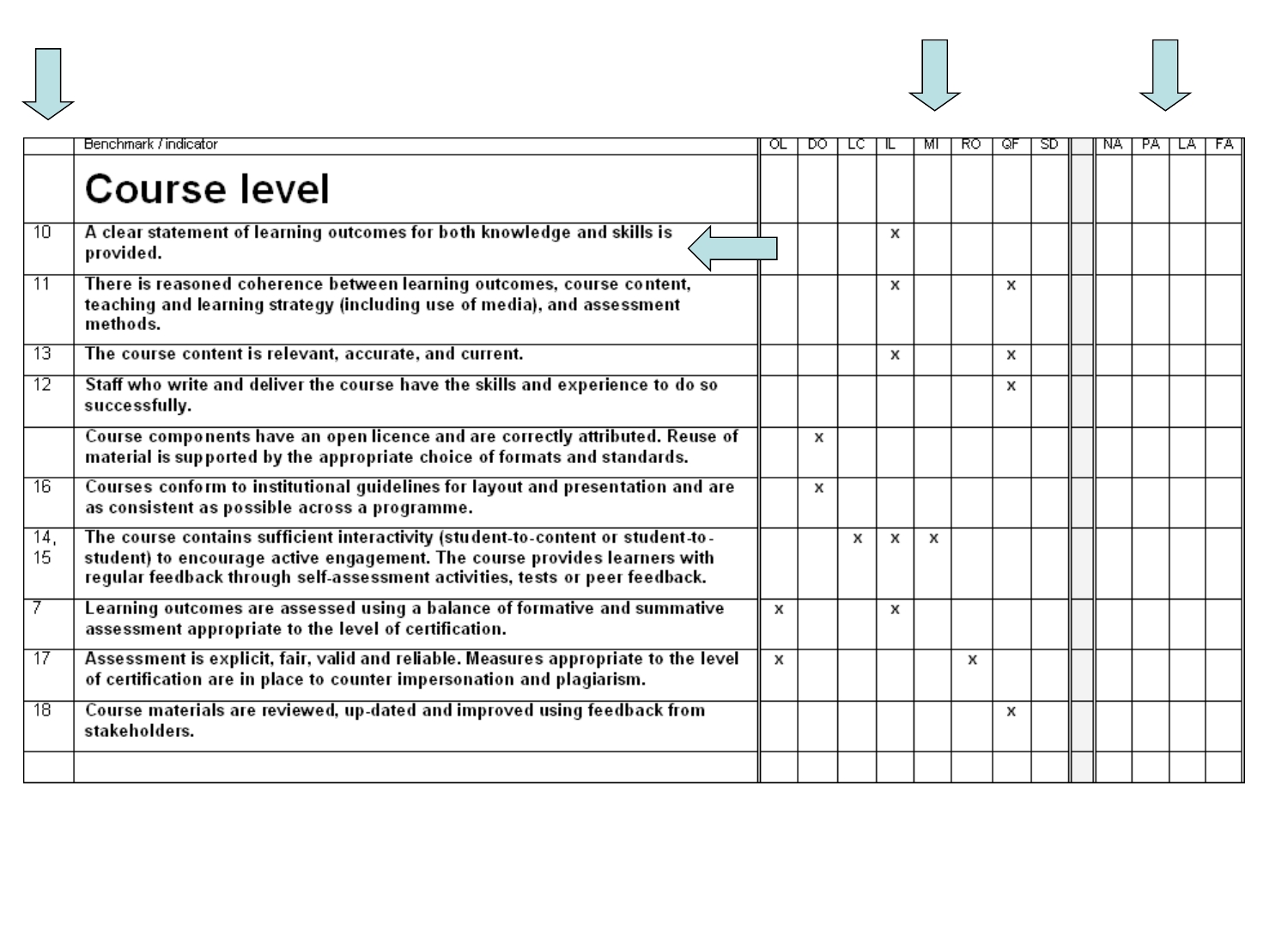



### **Issues**

- How tightly are MOOCs linked to HEI core offering?
	- extracts from existing courses
	- skunk works projects
- Terminology
	- –Are they 'students' or 'participants'?
		- not registered
		- different legal / pastoral relationships
			- duty of disclosure?
			- responsibility?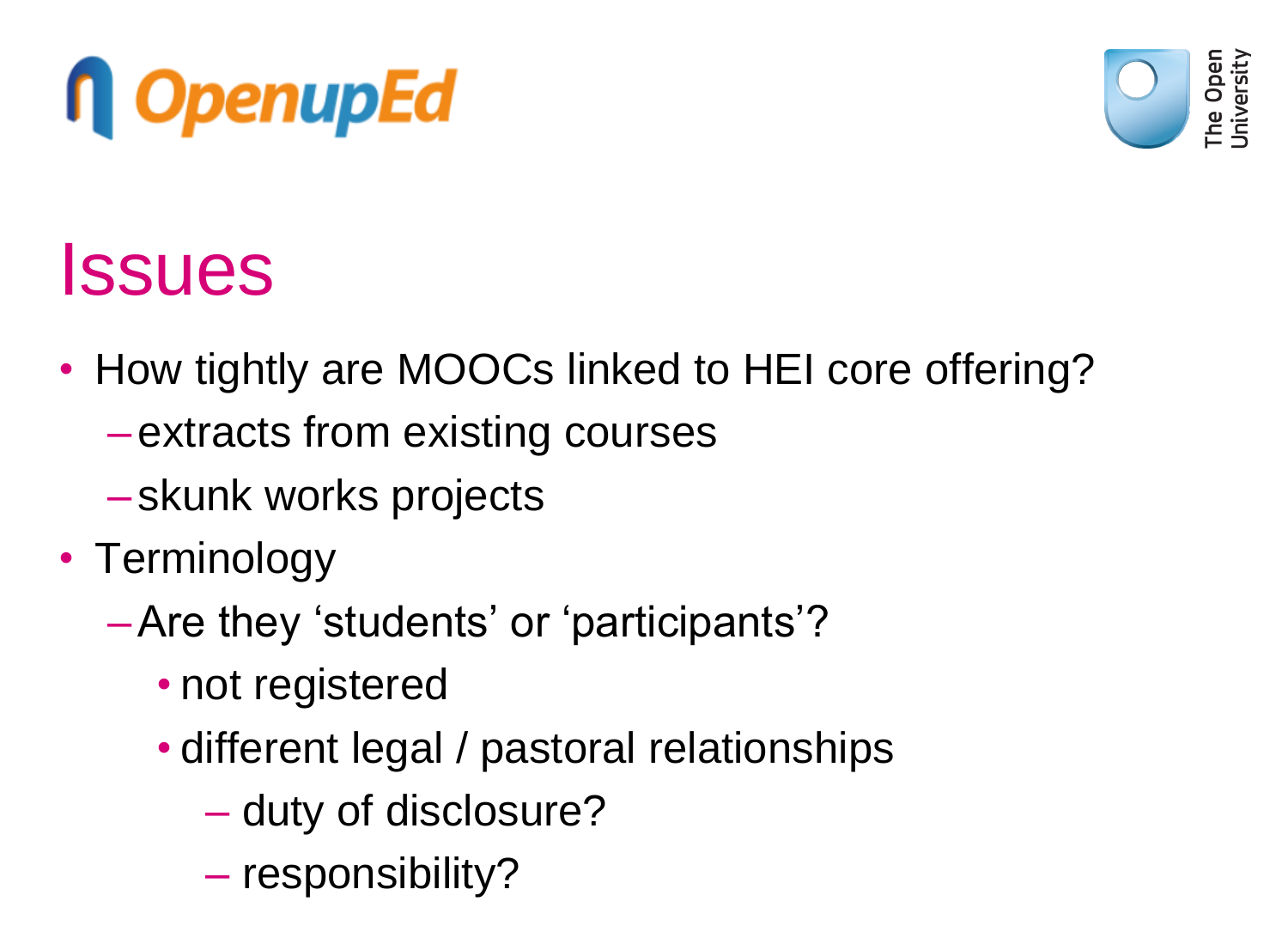



### Draft benchmarks – activity

- Think of a MOOC you teach or study
- Which benchmarks are appropriate?
- Are there benchmarks missing?
- In practice:
	- –Which would be useable?
	- –Which would be discriminating?
- Is the mapping to OpenupEd features correct?
- All comments welcomed!